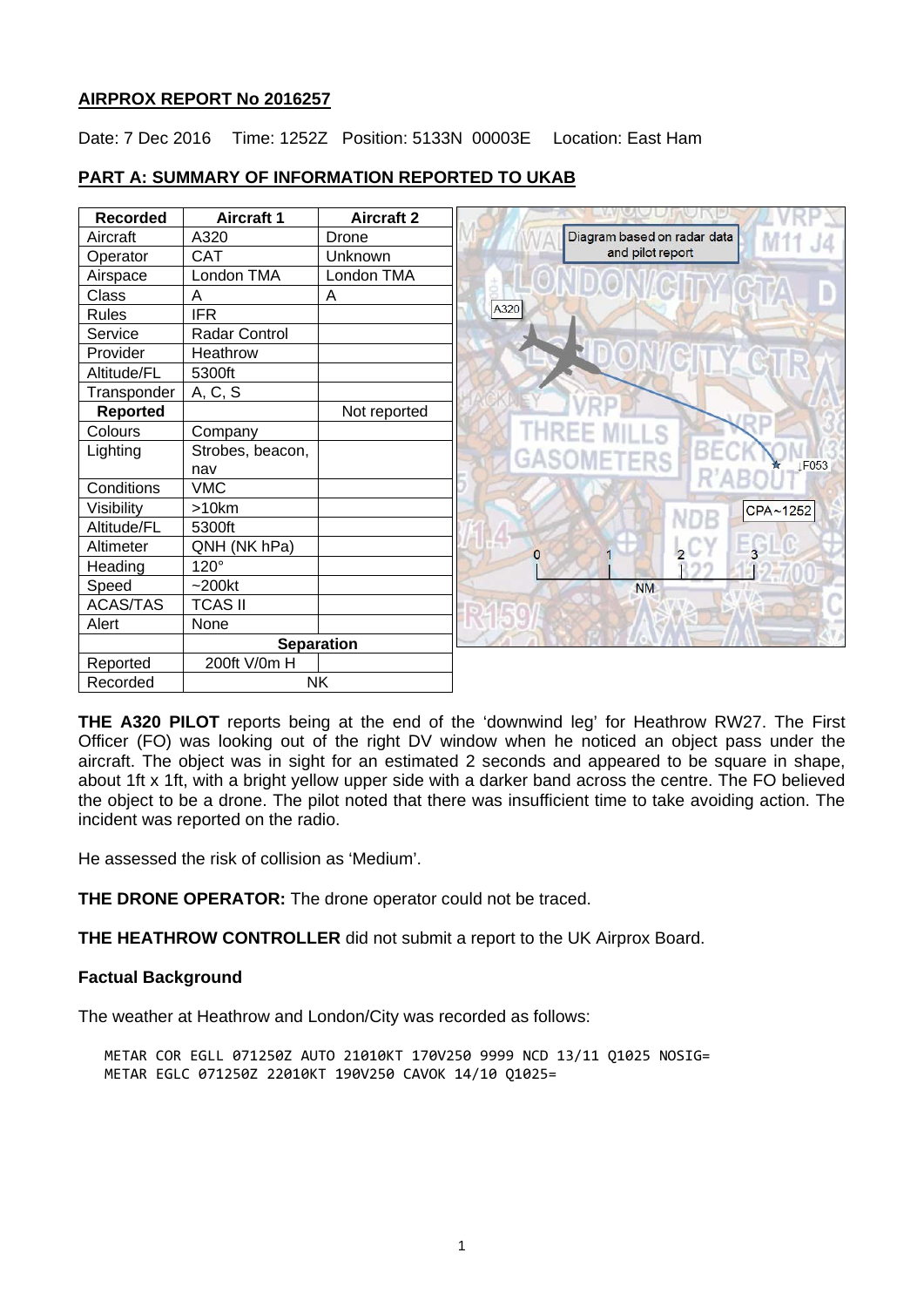## **Analysis and Investigation**

## **UKAB Secretariat**

There are no specific ANO regulations limiting the maximum height for the operation of drones that weigh 7kg or less other than if flown using FPV (with a maximum weight of 3.5kg) when 1000ft is the maximum height. Drones weighing between 7kg and 20kg are limited to 400ft unless in accordance with airspace requirements. Notwithstanding, there remains a requirement to maintain direct, unaided visual contact with the aircraft sufficient to monitor its flight path in relation to other aircraft, persons, vehicles, vessels and structures for the purpose of avoiding collisions. CAP 722 gives guidance that, within the UK, visual line of sight (VLOS) operations are normally accepted to mean a maximum distance of 500m [1640ft] horizontally and 400ft [122m] vertically from the Remote Pilot.

Neither are there any specific ANO regulations limiting the operation of drones in controlled airspace if they weigh 7kg or less other than if flown using FPV (with a maximum weight of 3.5kg) when they must not be flown in Class A, C, D or E, or in an ATZ during notified hours, without ATC permission. Drones weighing between 7kg and 20kg must not be flown in Class A, C, D or E, or in an ATZ during notified hours, without ATC permission. CAP722 gives guidance that operators of drones of any weight must avoid and give way to manned aircraft at all times in controlled Airspace or ATZ. CAP722 gives further guidance that, in practical terms, drones of any mass could present a particular hazard when operating near an aerodrome or other landing site due to the presence of manned aircraft taking off and landing. Therefore, it strongly recommends that contact with the relevant ATS unit is made prior to conducting such a flight.

Notwithstanding the above, all drone operators are also required to observe ANO 2016 Article 94(2) which requires that the person in charge of a small unmanned aircraft may only fly the aircraft if reasonably satisfied that the flight can safely be made, and the ANO 2016 Article 241 requirement not to recklessly or negligently cause or permit an aircraft to endanger any person or property. Allowing that the term 'endanger' might be open to interpretation, drones of any size that are operated in close proximity to airfield approach, pattern of traffic or departure lanes, or above 1000ft agl (i.e. beyond VLOS (visual line of sight) and FPV (first-person-view) heights), can be considered to have endangered any aircraft that come into proximity. In such circumstances, or if other specific regulations have not been complied with as appropriate above, the drone operator will be judged to have caused the Airprox by having flown their drone into conflict with the aircraft.

A CAA web site<sup>[1](#page-1-0)</sup> provides information and guidance associated with the operation of Unmanned Aircraft Systems (UASs) and Unmanned Aerial Vehicles (UAVs) and CAP722 (UAS Operations in UK Airspace) provides comprehensive guidance.

#### **Summary**

An Airprox was reported when an A320 and a drone flew into proximity at 1252 on Wednesday  $7<sup>th</sup>$ December 2016. The A320 pilot was operating under IFR in VMC in receipt of a Radar Control Service from Heathrow Director. The drone operator could not be traced.

# **PART B: SUMMARY OF THE BOARD'S DISCUSSIONS**

Information available consisted of a report from the A320 pilot and radar photographs/video recordings.

The altitude at which the drone was sighted was sufficient that the Board agreed it had been operated beyond VLOS and therefore was flown into conflict with the A320. Turning to the risk, although the incident did not show on the NATS radars, the Board noted that the pilot had estimated the

 $\overline{a}$ 

<span id="page-1-0"></span><sup>1</sup> dronesafe.uk